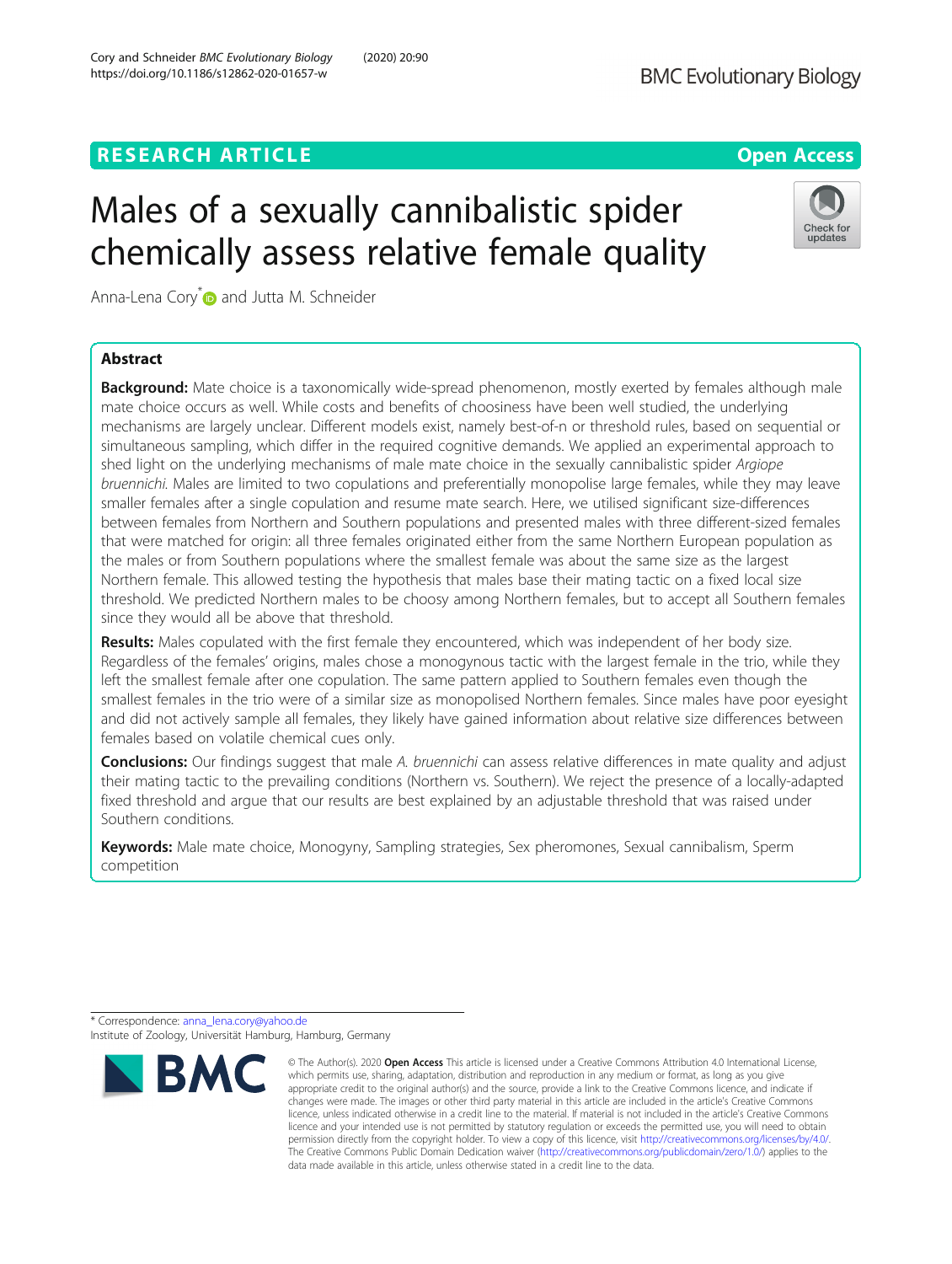# Background

Mate choice decisions occur in a broad range of animal taxa and several models try to explain the underlying rules and mechanisms of the decision process, but only a few have yet been tested [\[1](#page-9-0)]. Generally, the evolution of choosiness requires the opportunity and the ability of a comparative assessment of potential mates [\[2](#page-9-0), [3](#page-9-0)]. However, the ability to compare mates and make a decision may demand different degrees of cognitive investment depending on the underlying mate choice rule.

Cognitive demands are the highest for a comparative assessment following the best-of-n strategy which entails that individuals simultaneously or sequentially compare and choose among a group of potential mates  $[3-6]$  $[3-6]$  $[3-6]$  $[3-6]$  $[3-6]$ . A sequential assessment demands extended memory and virtual comparisons. Therefore, the latter should only evolve under very specific conditions such as a short latency between encounters [[6,](#page-9-0) [7\]](#page-9-0). In comparison, a threshold rule is less costly and requires no memory and is more likely to evolve even in small-brained animals [\[6](#page-9-0), [8,](#page-9-0) [9](#page-9-0)]. In line with this, several studies investigating sequential or simultaneous mate choice decisions in invertebrates, mostly crustaceans and insects, signify that females compare male quality to a fixed standard [[10](#page-9-0)– [12\]](#page-9-0). However, in environments where variation in mate quality is inconsistent over space or time, a fixed standard in mate quality may be too high or low and lead to fitness losses due to suboptimal choices. Interestingly, some studies found that a threshold is not necessarily a rigid condition; it can also be lowered or raised allowing adjustments to prevailing mate quality conditions [[10](#page-9-0), [13](#page-9-0)–[16](#page-9-0)]. For instance, the threshold to accept a mating partner can be adjusted to the quality of the previous one (one-step decision rule; 13, 15). Other studies found that a threshold may be lowered over time if an animal only encounters potential mating partners below the threshold [[10,](#page-9-0) [14](#page-9-0)]. However, as with the best-of-n strategy, an adjustable threshold requires a comparative assessment by which either the previous conditions or an internal standard is compared to the preveiling conditions.

Models of comparative mate choice rules assume an initial information sampling phase in which at least two potential mates are compared  $[3, 6]$  $[3, 6]$  $[3, 6]$ . While most mate choice experiments are indeed binary, sampling becomes more complex and costly with increasing options [\[1](#page-9-0), [5](#page-9-0), [6,](#page-9-0) [17](#page-10-0)]. The number of mates being assessed can be observed easily in animals where information is gathered through direct inspection visits that can be followed and counted [[18,](#page-10-0) [19](#page-10-0)]. However, acoustic or chemical signals can be perceived from a distance and potentially compared without changing position [\[20](#page-10-0), [21\]](#page-10-0). To evaluate the sampling, we need to know what the animal can detect and process and up to which distance information is perceived. Unfortunately, such information is only available for a limited number of species as for example for acoustic sexual signalling in crickets or frogs (e. g  $[22-24]$  $[22-24]$  $[22-24]$  $[22-24]$  $[22-24]$ .

Here we investigate how male spiders likely having poor vision, but plenty of chemoreceptive sensilla [[25](#page-10-0), [26\]](#page-10-0) decide on their mating tactic when confronted with several females of different quality. In mating systems with traditional sex roles, females are generally the choosy sex while male mate choice evolves under conditions of high male mating effort or paternal investment and considerable differences in quality between females [[2,](#page-9-0) [27](#page-10-0)–[29](#page-10-0)]. Sexually selected female traits are usually related to fecundity and mating status, particularly when sperm precedence patterns are present [[30](#page-10-0)–[33](#page-10-0)].

In web-spiders, males are the searching sex, and they find females through volatile sex pheromones emitted by the female and the web [[34](#page-10-0)]. While the chemical structures of pheromones have been analysed in a few spider species, nearly nothing is known about the information contained in these volatile semiochemicals [[35](#page-10-0), [36](#page-10-0)]. Components on the silk of females, however, have been shown to contain information on mating status, diet and condition in several Argiope species [[37](#page-10-0)–[41\]](#page-10-0) and in the black widow Latrodectus hesperus where males are less responsive to contact pheromones of starving females than of sated ones [[42](#page-10-0)]. This differentiation is adaptive because hungry females pose a higher risk for males to get cannibalised during courtship  $[42]$  $[42]$ . Particularly in species in which males are regularly cannibalised by females, males could benefit from chemical information about female quality that they receive from a distance before entering female webs. Females of the sexually cannibalistic orb-web spider Argiope bruennichi (Fig. [1a](#page-2-0)), for instance, show a high variation in body size, of which fecundity is a direct function [\[43](#page-10-0)–[45\]](#page-10-0). Females attack every male during copulation and often kill males during their first copulation [\[46\]](#page-10-0). Males damage their paired genitalia during copulation and can maximally copulate twice, once with each mating organ [\[47](#page-10-0)]. Hence, dying after one copulation reduces male mating rates by half [[46\]](#page-10-0). Males that survive their first copulation can then decide whether to mate a second time with the same female (monogyny) or to leave and inseminate a second female (bigyny). Accordingly, males are monogynous either because they are cannibalised by the female already after their first copulation, or because they survive and choose to copulate with the same female again. Survival of the first copulation is only possible if the male jumps off before 10 s have passed and we consider death after such a short copulation a consequence of an unsuccessful escape attempt [[48](#page-10-0)]. Chances of survival rapidly approach zero after this, such that a single long copulation may mean that a male sacrificed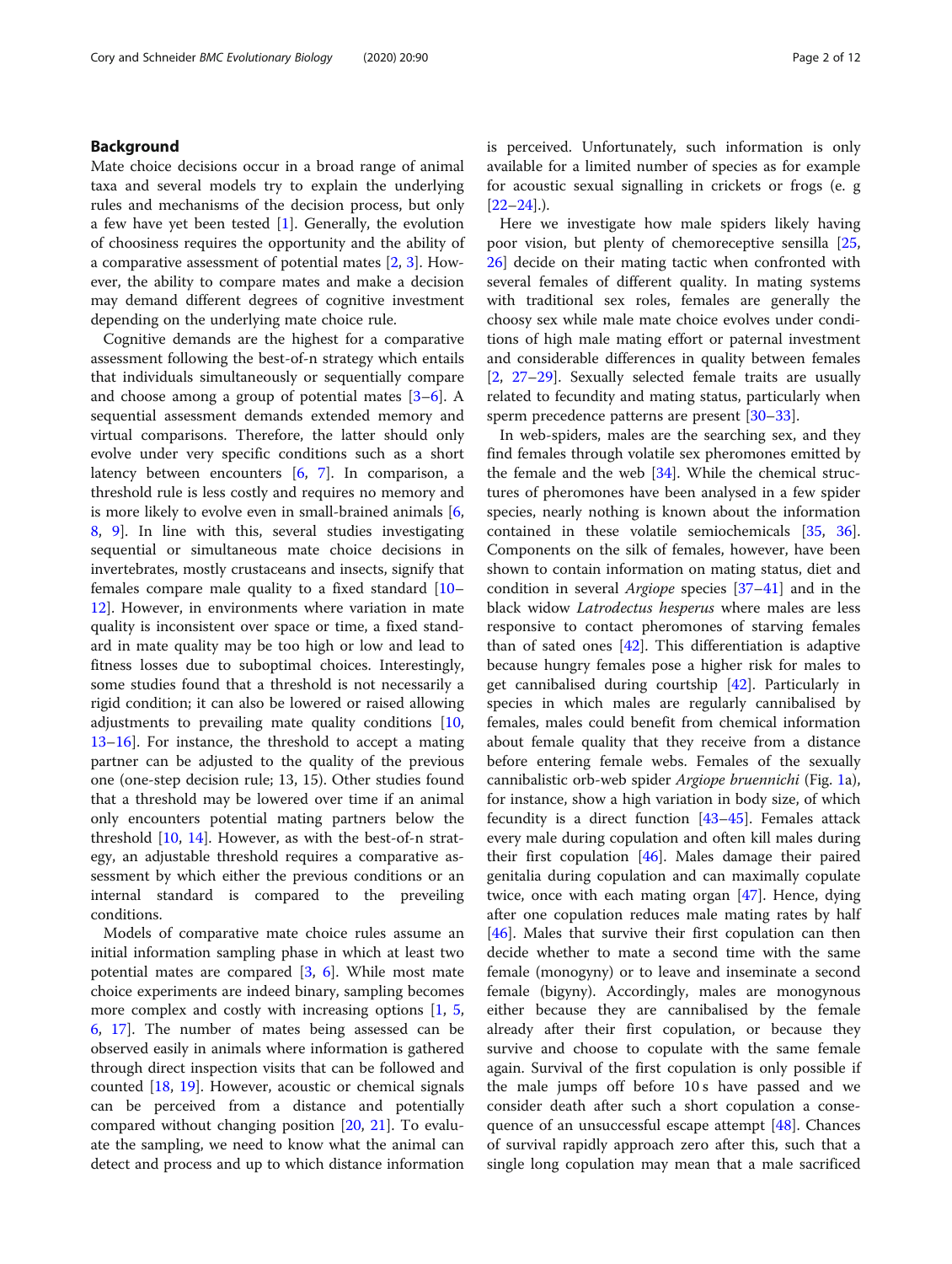his future reproduction in favour of transferring more sperm during his first copulation  $[48]$  $[48]$ . In any case, these males leave one genital opening free for a potential future sire. However, not all females remate, as one copulation is sufficient to fertilise all her eggs [\[49\]](#page-10-0).

licence is held by the Universität Hamburg

Fig. 1 Design of test arenas. a Photograph of Argiope bruennichi female (centre) in her web with a male (right) inside a test frame. The test frames were custom-made and allowed for stationing females on fixed positions within the arena. The photograph was taken by Anna-Lena Cory. **b** Scheme of the test arena. Males could choose between three females that were matched for origin (Southern or Northern) and differed in size and distance from the male's starting point (lowest spider silhouette), whereby there were two options for the middle-distant position. Three of six possible distribution patterns are illustrated by different colours of female silhouettes (from close to far distant: dark purple = small-mediumlarge, blue-green = medium-large-small, amber = large-smallmedium). Note that the scheme does not depict that males were exposed to females from either Northern Europe or Southern Europe only. Adobe Photoshop was used to create the scheme. A

Males that copulate twice with the same female minimise the risk of sperm competition because both female genital openings are securely plugged, and further copulations are unlikely to result in paternity (monopolisation; 46, 47). On the other hand, bigynous males can potentially sire more offspring if they successfully mate with two virgin females and particularly if these females do not re-mate. Accordingly, males have the option to allocate their mating effort strategically. A dynamic game-theoretical model based on data from A. bruennichi confirmed that male mate choice evolves under realistic conditions [[50\]](#page-10-0). However, it is hardly understood how males find their first female to mate with and if the availability of alternative mating options influences their decisions. Simultaneous mate choice experiments showed that males more likely visited and mated with virgin females, while body size and condition only played a role for males that survived the first copulation [[51](#page-10-0), [52\]](#page-10-0). Field observations revealed that surviving males chose a monopolising tactic preferentially with large and fecund females [\[52](#page-10-0)]. How males recognise large females (e. g. chemical cues or tactical cues in the web) and which sampling strategy underlies this size-dependent mating strategy still waits to be tested.

Previous studies suggest that males rather use a threshold rule than a best-of-n strategy [\[51,](#page-10-0) [53,](#page-10-0) [54](#page-10-0)]. Under best-of-n strategy, males should either sample several females before they mate or they should immediately visit the largest female, if they are able to distinguish females of different body size via chemical cues. However, in several previous studies, males showed neither of these mate searching patterns [\[51](#page-10-0), [54](#page-10-0)]. In contrast, males adjusted their mating strategy (monogyny, bigyny) to female body size even though no alternative

<span id="page-2-0"></span>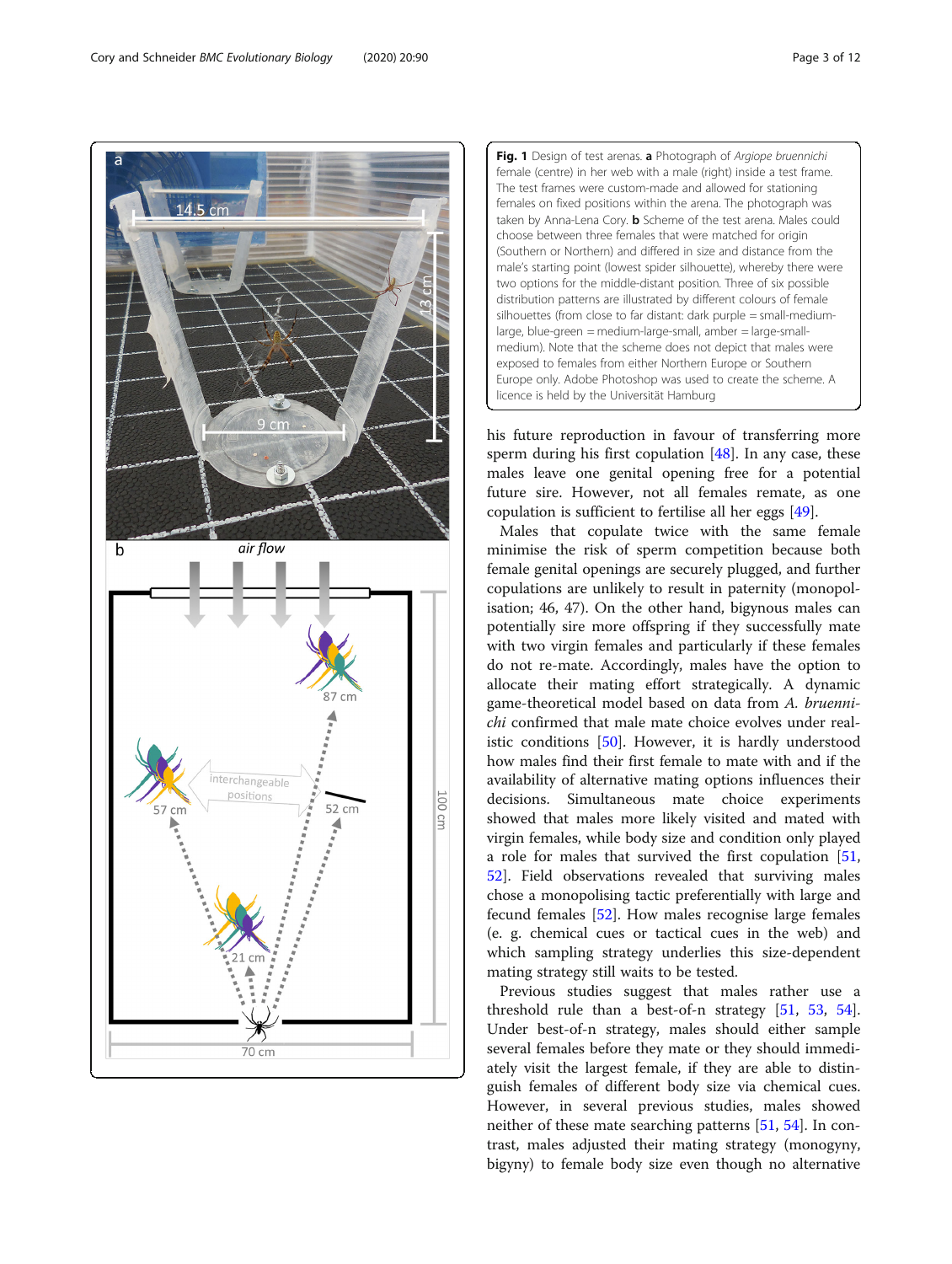mating options were available; an observation that complies with a threshold rule [[53\]](#page-10-0). As female body size is highly variable [\[53](#page-10-0)], it might be beneficial if males are able to recognise the overall quality of potential mates nearby and adjust their threshold accordingly. Males are very sensitive to female pheromones and may assess the overall female quality in a patch from a distance. Therefore, our goal was to experimentally test whether males indeed follow a threshold rule and whether the threshold is fixed or adjustable.

We explored male decision rules, by offering naïve A. bruennichi males a choice between three virgin females of different size (small, medium, large) in large test arenas (Fig. [1](#page-2-0)b). To distinguish between a fixed threshold and an adjustable threshold, we made use of geographical differences in female size and fecundity: females from populations in Southern Europe are significantly larger than females from populations in Northern Europe [[44\]](#page-10-0). We exposed males from Northern populations to three females that either came from the Northern (treatment 1) or Southern populations (treatment 2). As a consequence of their different origins, the size distribution of the three females differed significantly between the two treatments. We presented the females at different distances relative to the male starting position (Fig. [1b](#page-2-0)) with the aim to mimic a natural situation as well as the conditions in previous studies [[51,](#page-10-0) [52,](#page-10-0) [54](#page-10-0)]. The distribution of different sized females among these positions was randomised so that distance and female size could be analysed independently. During trials, we monitored which female was encountered first, the duration of the first copulation, the occurrence of sexual cannibalism and the chosen mating tactic. Under the *adjustable threshold hypothesis*, males should always decide on the largest female regardless of the absolute size differences between Northern and Southern females. The *fixed threshold hypothesis* on the other hand predicts that males should not be selective when encountering Southern females since their body sizes would all be above the local Northern threshold.

# Results

#### Choosing the first female

Before moving into the arena, males raised their front legs where many sensory hairs are located [[26](#page-10-0)]. Males differed in their search patterns. While some males walked to female webs without detours, others went back and forth or initially followed the walls and found their way to the webs from there. Half of the males took less than 2 min (interquartile range: 1–16 min) to arrive at their first web. All but two males  $(N_{total} = 54)$ copulated with the female that they encountered first. However, which female they visited first did not depend on distance or female size class (trials with Southern and Northern females combined). The first encounter was not more likely with the nearest female (close = 33.3%; medium = 24.1%, far = 42.6%; Chi<sup>2</sup> test:  $N = 54$ , Chi<sup>2</sup> = 1.444, df = 2,  $p = 0.49$  nor with the largest female in the arena (small =  $25.9%$ , medium-sized = 46.3%; large = 27.8%; Chi<sup>2</sup> test:  $N = 54$ , Chi<sup>2</sup> = 2.11,  $df = 2$ ,  $p = 0.35$ ). Moreover, we found no indication that males rather passed the closest female if she was small (logistic regression; response variable: mated with closest female (yes/no), explanatory variable: mated with small female (yes/no);  $N = 54$ ,  $\triangle$ AICc = 0.75, weight =  $0.965$ ).

# Copulation duration and occurrence of sexual cannibalism (monogyny after a single copulation)

Males copulated for a median duration of 6.2 s (interquartile range: 5.2–8.4 s). A two-way ANOVA (full model:  $N = 52$ ,  $F_{48,3} = 0.48$ ,  $p = 0.701$ ) revealed that neither female origin ( $N = 52$ ,  $F_{48,1} = 0.63$ ,  $p = 0.43$ ) nor female size class ( $N = 52$ ,  $F_{48,2} = 0.40$ ,  $p = 0.67$ ) influenced the duration of copulation. However, corroborating earlier findings, cannibalised males copulated for longer than males that survived (Mann-Whitney U test:  $N = 54$ , W = 490,  $p = 0.02$ ). Five males copulated longer than 10 s, and only one of these males (copulation duration: 10.67 s) survived. These longer copulations do not appear to relate to female size class (2 small, 2 medium-sized and 1 large female) or female origin (2 Northern, 3 Southern females). To test whether female size or origin predicted sexual cannibalism, we conducted a model selection analysis and compared the AICc values of different models (see Methods, Table 1). Although Southern females cannibalised more males (70.3%) compared to Northern females (44.4%), the model with female origin as predictor was not better than the null model (Table 1).

| <b>Table 1</b> Summary of model selection analysis to reveal |  |  |  |
|--------------------------------------------------------------|--|--|--|
| influential effects on the cannibalism rate                  |  |  |  |

| Model variables                                                                                        |  |               | K AICc <b>AAICc</b> weight |       |  |  |  |
|--------------------------------------------------------------------------------------------------------|--|---------------|----------------------------|-------|--|--|--|
| $Q$ origin                                                                                             |  | 2, 74.1, 0.00 |                            | 0.366 |  |  |  |
| $\sqrt{2}$ origin + $\sqrt{2}$ size class                                                              |  | 4 75.1 0.94   |                            | 0.228 |  |  |  |
| $\mathcal{Q}$ size classes                                                                             |  | 3 75.2 1.02   |                            | 0.219 |  |  |  |
| Null model                                                                                             |  | 1 75.7 1.60   |                            | 0.164 |  |  |  |
| $\sqrt{2}$ origin + $\sqrt{2}$ size class + $\sqrt{2}$ origin: $\sqrt{2}$ size class 7 82.3 5.57 0.023 |  |               |                            |       |  |  |  |

For each model, we used a binary logistic regression ( $N = 54$ ) and listed them in descending order of their Akaike information criterion corrected for small samples (AICc). The model with the lowest AICc value was generally the most plausible model. We suggested other models as equally plausible if their AICc value differentiated less than 2 units from the most plausible model (grey background). From these models, we selected the model with the fewest parameters (K) (bold letters).  $\Delta$ AICc = AICc difference to the most plausible model: weights = AICc weights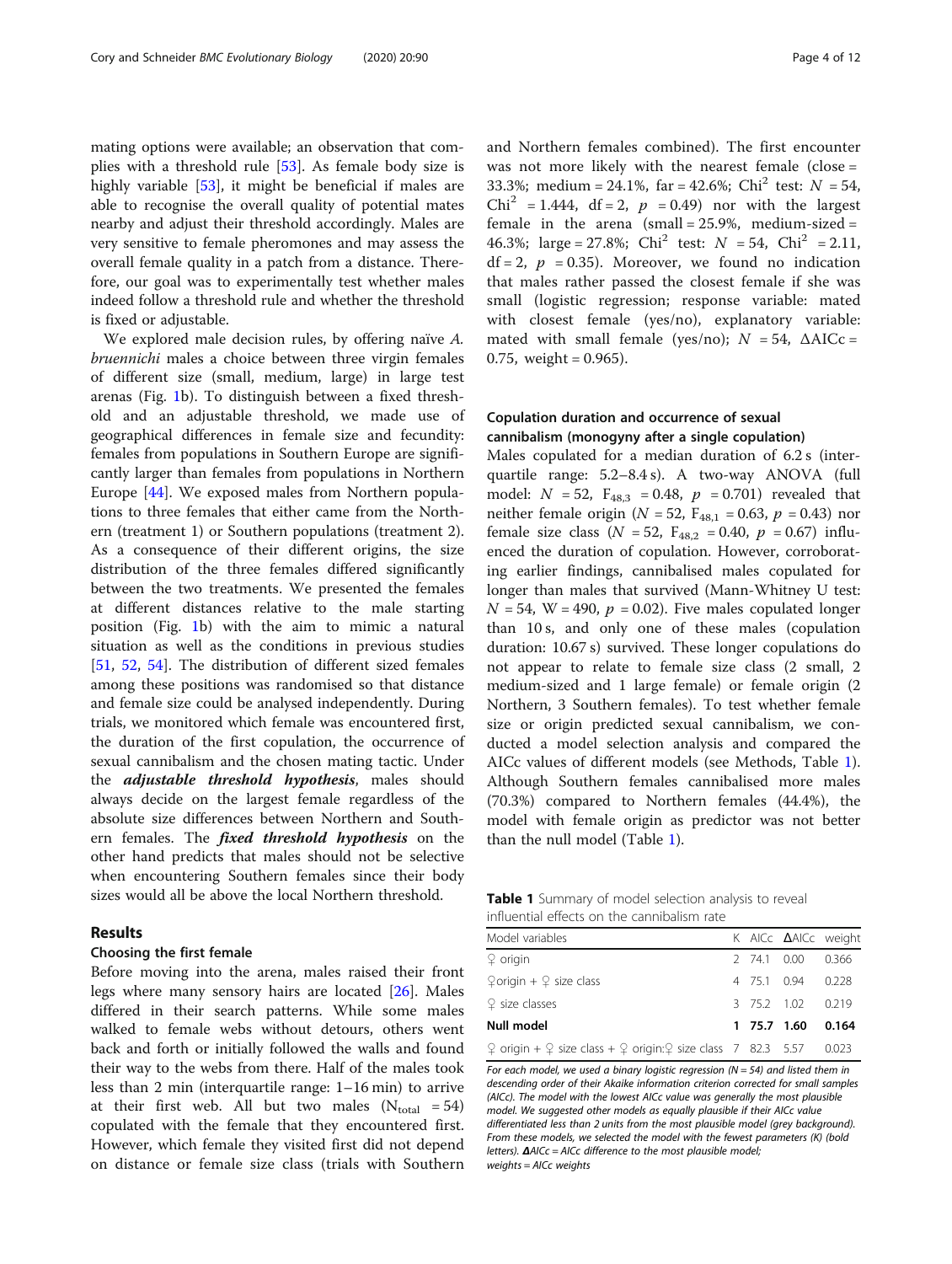# Monogyny (=monopolisation) or bigyny

We monitored whether males stayed and re-mated with their first mate (monogyny) or whether males left the first mate up to 1 h after they escaped from their first copulation. We discarded the 31 males that died during their first copulation, since we cannot unambiguously define this as a male decision. In total, 23 males survived the first copulation, of which 13 males left their first mate. Seven of them moved into the web of a second female that was larger even if the first female was in the medium size class. Within the 1 h observation time, only two males copulated with the second female that in both cases belonged to the size class "large". We classified the remaining males as "intended bigynous" if they did not return to the first female within an hour and if they showed a clear distance to the first mating partner without any contact (directly or by silk threads) to the female's web or the test frame.

Among the 23 males that survived their first copulation, ten (43.5%) mated a second time with their first mate and thereby monopolised paternity. The probability of monogyny (see Methods, Table 2) was best explained by the model including only female size class as predictor (Table 2). With increasing female size class, males were more likely monogynous (Table 3, Fig. [2b](#page-5-0)). Indeed, all females from the size class "large" were monopolised  $(N = 5)$ , but nine out of ten "small" females were left after the first copulation (Fig. [2b](#page-5-0)). Within the group of medium-sized females, four of eight females were monopolized (Fig. [2a](#page-5-0)). The relationship between the likelihood of monogyny and female size was still present when we dropped the size classes and used the leg length as an index for the body size of females instead (logistic regression: best model includes female size,  $N = 23$ ,  $\Delta AICc = 6.62$ , weight = 0.965). The use of female size

Table 2 Summary of model selection analysis to reveal influential effects on mating tactics (mono- versus bigyny) of males that survived the first copulation

| Model variables                                                                                                     |             |                    | K AICc $\Delta$ AICc weight |
|---------------------------------------------------------------------------------------------------------------------|-------------|--------------------|-----------------------------|
| $\mathcal{Q}$ size class                                                                                            | 3 25.8 0.00 |                    | 0.801                       |
| $\sqrt{2}$ origin + $\sqrt{2}$ size class                                                                           |             | 4 28.9 3.06 0.173  |                             |
| Null model                                                                                                          | 1 33.7 7.86 |                    | 0.016                       |
| $\Omega$ origin                                                                                                     |             | 2 35.9 10.06 0.005 |                             |
| $\frac{1}{2}$ origin + $\frac{1}{2}$ size class + $\frac{1}{2}$ origin: $\frac{1}{2}$ size class 7 35.9 10.19 0.005 |             |                    |                             |

We used a Firth-corrected binary logistic regression ( $N = 23$ ) for each model and listed them in descending order of their Akaike information criterion corrected for small samples (AICc). The model with the lowest AICc value was generally the most plausible model. We suggested other models as equally plausible if their AICc value differentiated less than 2 units from the most plausible model (grey background). From these models, we selected the model with the fewest parameters (K) (bold letters). ΔAICc = AICc difference to the most plausible model; weights = AICc weights

| Table 3 Summary of results of the most plausible model to |  |  |  |
|-----------------------------------------------------------|--|--|--|
| predict male mating tactics                               |  |  |  |

| Female size class                           | Estimates $\pm$ SE |         |          |
|---------------------------------------------|--------------------|---------|----------|
| Intercept (small $\mathcal{Q}(\mathcal{Q})$ | $-1.85 + 0.92$     | $-2.00$ | $0.045*$ |
| Medium-sized $\mathfrak{Q} \mathfrak{Q}$    | $1.85 + 1.16$      | 1.60    | 0.111    |
| Large $\mathfrak{Q} \mathfrak{Q}$           | $4.27 + 1.88$      | 2.28    | $0.025*$ |

In a Firth-corrected binary logistic regression ( $N = 23$ ), we tested the effects of female size class on the probability of monogyny in males that survived the first copulation. The estimates and standard errors (SE) of the estimates are Firth biascorrected and logit-transformed. Asterisks indicate significant values

as a continuous variable further revealed that males left Southern females that were approximately as large as Northern females that males monopolised (Fig. [2b](#page-5-0)).

# Reproductive success of monopolising versus bigynous males

The reproductive success of monogynous males that copulate twice can be estimated by the fecundity of the female they monopolised. Reproductive success of bigynous males will also depend on the re-mating probability of their first female and on their chances to find a 2nd female plus the fecundity of that one. Comparing reproductive success between those two strategies is therefore difficult unless we know these probabilities. Here we restrict the comparison to what mono- and bigynous males gained from the first egg sacs of the females they mated with.

We weighed egg-sacs from those females used in the choice trials but we did not open cocoons to count the eggs. However, since egg number is highly correlated with egg-sac weight, we estimated egg-numbers of first egg-sacs by using a calibration curve derived from eggsacs of other Northern females of the same cohorts (linear regression:  $y = 1.3029x + 74.9097$ ,  $N = 66$ ,  $F_{1,64} =$ 127.06,  $p \le 0.0001$ , adjusted  $R^2 = 0.6598$ ). Using the regression of egg-sac weight on egg number, monogynous males fathered an average of  $331.2 \pm 69.3$  eggs. Bigynous males gained on average  $246.9 \pm 53.4$  eggs from the 1st egg-sac of their female, which is a statistically significant difference (two sample t-test:  $N = 18$ , t = − 2.91,  $p = 0.0102$ ). The lower reproductive success with 1st females underscores that males opt for bigyny if their first mate is small and less fecund than others.

Female leg length correlated positively with the estimated number of eggs contained in the first egg sac (Spearman rank correlation:  $N = 38$ , rho = 0.938,  $p \lt$ 0.0001) and Southern females produced significantly more eggs than Northern females (Mann-Whitney U test:  $N = 38$ ,  $W = 49$ ,  $p < 0.0001$ ). Hence, males gained a good estimate for expected reproductive success from the body size of a female.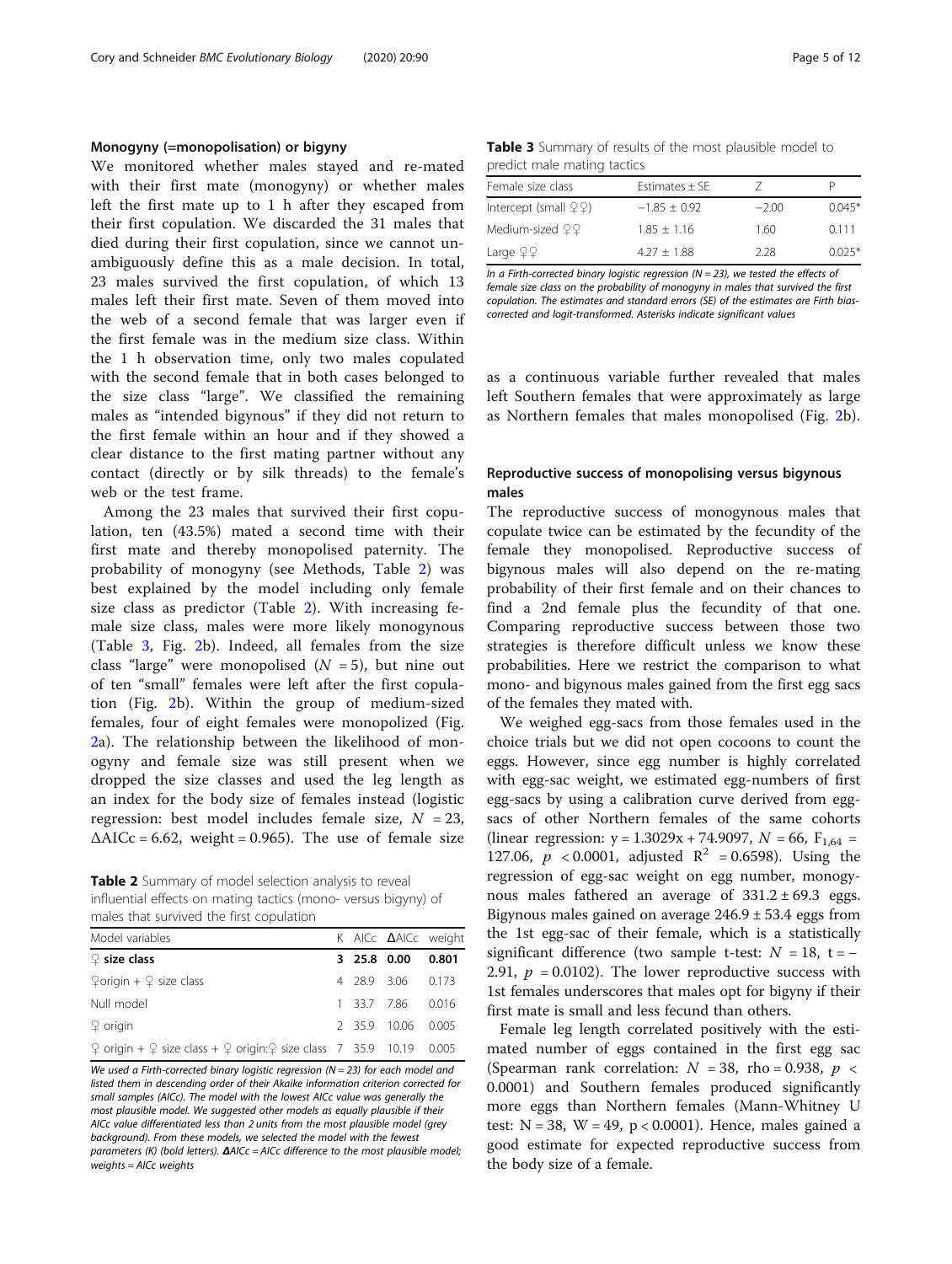<span id="page-5-0"></span>

# **Discussion**

In this study, we tested mating decisions of Argiope bruennichi males from Northern European populations by offering them three females of different sizes that either originated from the same Northern population or that all came from a Southern population where females grow much larger. The smallest Southern females were of a comparable size to the largest Northern females. Regardless of the absolute sizes of offered females, males adopted a monogynous mating tactic if the first female they encountered was relatively large and they were bigynous if they had encountered a relatively small female first. This was adaptive because females of monogynous males produced on average 25% more eggs than the first females of bigynous males. While relative size was important, absolute female sizes played no role, as bigynous males left the relatively smallest Southern females even though they were as large as the largest Northern females. These findings are not consistent with the *fixed threshold hypothesis* but lend support to the adjustable threshold hypothesis. We conclude that males selected their mate choice tactic based on information they must have gained about the relative quality of females nearby (patch quality). This occured even though males did not visit all females within a patch and it was also independent of whether larger females sat up- or downwind. Curiously, males did not use this information to find their first mate. In summary, our results suggest that during mate search males do not perceive or consider female size. However, once they are in the web of their 1st mate, that female's relative size determines male mating tactic.

This study experimentally confirms earlier observations of male strategic mate choice decisions. The results are consistent with a trading-up mate choice mechanism based on the assessment of relative female size differences [\[52\]](#page-10-0). Our findings suggest that males acquire and use information about the quality of females in the vicinity and adjust their behaviour without visiting the webs of females. Unless males relied on their eye-sight which is regarded although not tested as being rather poor, they most probably accomplished that by using volatile chemical cues or sex pheromones [[25,](#page-10-0) [34](#page-10-0), [55\]](#page-10-0). Several studies on spiders have shown that chemical cues and sex pheromones offer males information about female quality traits  $[21, 37, 40, 56-58]$  $[21, 37, 40, 56-58]$  $[21, 37, 40, 56-58]$  $[21, 37, 40, 56-58]$  $[21, 37, 40, 56-58]$  $[21, 37, 40, 56-58]$  $[21, 37, 40, 56-58]$  $[21, 37, 40, 56-58]$  $[21, 37, 40, 56-58]$ . In A. bruennichi, at least one sex pheromone was identified and is exclusive to virgin females [\[59](#page-10-0)]. If males use pheromones to distinguish females of different quality, either the quality or quantity of pheromones must differ between females of different sizes and fecundity. There is evidence in moths that the quantity of pheromones correlates with female quality [\[60,](#page-10-0) [61](#page-10-0)]. Similarly, sex pheromone titres of male Nasonia vitripennis were found to correlate with sperm numbers and females were found to use pheromone titres to identify sperm-limited males [\[62](#page-10-0)].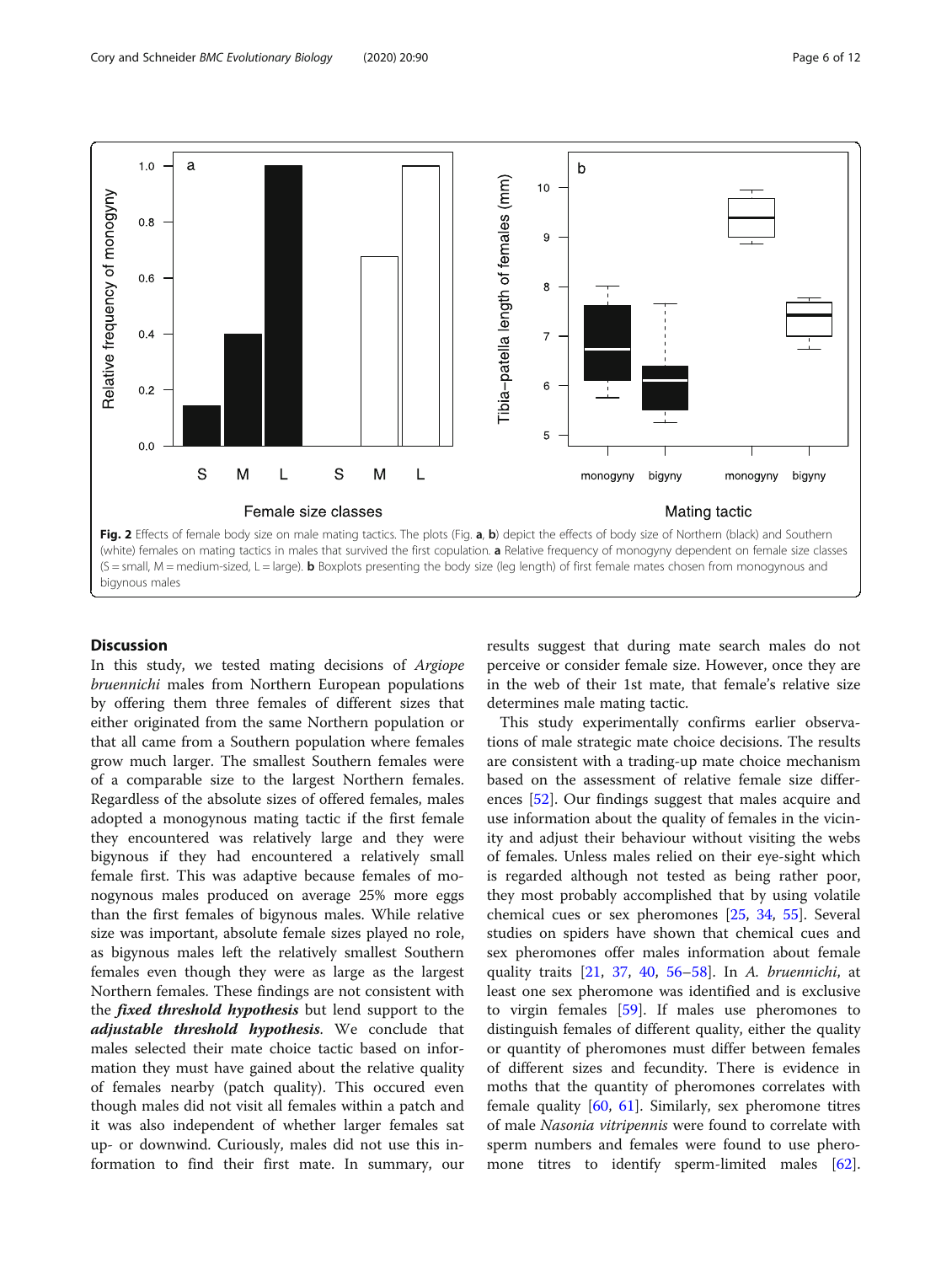Whether pheromone emission in spiders qualifies as an honest signal of quality and is used by males to choose their mating tactic, still waits to be tested.

Our data refute the existence of a fixed threshold rule for mate choice because males monopolised Northern females that had a similar body size as Southern females that were left by males. Instead our results are consistent with an adjustable threshold, which can be lowered or raised if the prevailing conditions deviate from the internal standard. In this study, males might have raised their threshold to accept females of a certain quality when they were exposed to chemical cues of Southern females whose quality was higher than the quality Northern males usually experienced. As underlying mechanism, males might assess the overall mate quality conditions within the area of perception and equalise the internal standard against the actual mate quality conditions in a patch. This explanation is in agreement with a study by Reid and Stamps [\[16](#page-9-0)] who tested sampling tactics in female pine engravers (Ips pini). Here, male quality differed between patches visited by females and dependent on patch quality, females lowered or raised their threshold [\[16](#page-9-0)].

Corroborating previous results, males mated with the first female they encountered regardless of her body size. This suggests that males did not use chemcial cues to assess the quality of specific females and to apply this information to select the best mate for their first choice. Perhaps our set-up mixed the chemical cues of all females and prevented an individual distinction of females. However, laboratory and field tests consistently revealed that A. bruennichi males never rejected a first female based on her quality [\[51](#page-10-0), [54\]](#page-10-0). Rather, males appeared to search randomly and mate with any female they happen to encounter first. Studies on other taxa (e. g. crustaceans, insects and fish) also found that males never rejected the first female, but instead adjusted the investment in a second female depending on the quality of the first one  $[63-65]$  $[63-65]$  $[63-65]$  $[63-65]$  $[63-65]$ . Thus, after they have secured a first mating, males seem to use a low cost sampling strategy that allow for some more flexibility than a fixed threshold would. Flexible mechanisms may be particularly adaptive if males are exposed to unpredictable environments because a high degree of uncertainty will increase the advantages of flexible responses to information about female quality [[66](#page-10-0)]. However, information processing and flexibility in mate choice are also costly and constrained by sensory and neuronal capacities [[67\]](#page-10-0). Moreover, in species where males have a high mating investment, the costs can rapidly exceed the potential benefits of cognitive demanding mate choice mechanisms. A simple mechanism such as an adjustable threshold keeps the costs low such that the equation more likely tilts towards a fitness benefit.

Although our findings are well explained by the hypothesis of an adjustable threshold, we cannot exclude that males evolved yet another mechanism that also allows them to assess and compare the quality of specific females, but with lower cognitive demands than needed for the best-of-n strategy. For instance, female decorated crickets (Gryllodes sigillatus) avoid re-mating with the same male by marking mates with their own chemical signature [[68\]](#page-10-0). Thereby, females can compare their own chemical profile with that of a male and thereby detect previous mating partners without learning and remembering a template [[68\]](#page-10-0). A similar mechanism may explain that males only applied a comparative mate choice strategy after securing the first copulation. Males may have to be close to a female to detect whether another female in the vicinity sends a different or a comparatively stronger signal than the present female so that their sensory system would be stimulated despite sitting in a pheromone cloud. This means only relatively short distances between signalling females would enable the male to compare the chemical profile of his mate with that of another signalling female, a prediction that could be tested in future studies. To date, we have no information over which distances our spider males can perceive sex pheromones. A recent field study on Latrodectus hesperus found that males perceive female pheromones tens of meters away if wind conditions are favourable [[20](#page-10-0)]. Transmission of chemical or acoustic signals over long distances can be disturbed by many environmental factors (e. g. noise, pollutants, other signalers), which may make a direct comparison of mating partners difficult [[22,](#page-10-0) [69](#page-10-0), [70\]](#page-10-0). Deb and Balakrishnan [[22\]](#page-10-0) estimated the active spaces of calling male tree crickets (Oecanthus henryi) and found that most females would only hear calls of one male at a time and, hence, would be unable to compare males simultaneously. More research on olfaction of spiders is needed to elucidate how perception is related to behaviour. The increasing number of male choice studies in spiders call for in depth investigations of the mechanisms underlying pheromone production and emission in females as well as chemical and tactile perception mechanisms underlying male decision-making.

So far, we discussed monogyny as a strategy to monopolise large females by plugging both female openings. However, less than 50% of the males survive to accomplish two copulations. Alternatively, males may invest in a single, long copulation and allow the female to cannibalise them during this first copulation. However, in this study, comparisons of copulation duration with small and large females do not indicate that males sacrificed themselves to large females. Also, males did not copulate longer with Southern females, although the cannibalism rate was higher than with Northern females.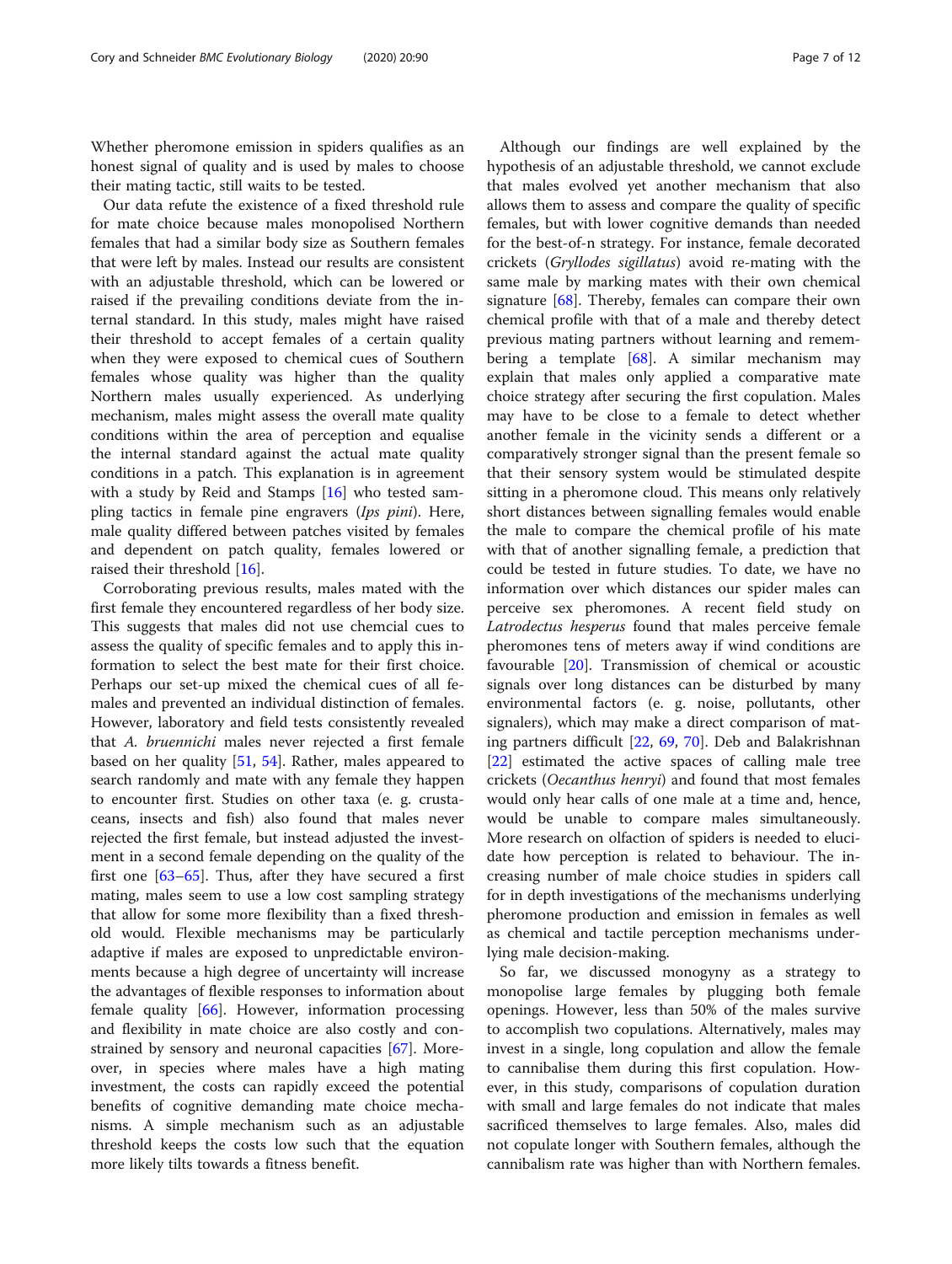If anything, our findings indicate that a larger body size gives females an advantage in catching and cannibalising males.

# Conclusions

In conclusion, males of A. bruennichi are choosy as they are able to collect reliable information about mate quality and adjust their mating strategies accordingly. Male mate choice has received comparatively little attention but may be more common than appreciated to date. As exemplified in our study system, male choice may not be obvious at first sight, when for example only choices of first mates are considered. We advocate intensifying the search for further examples of sexual selection through mate choice particularly in systems where male mating investment is high.

Our results indicate that males can acquire such information even from a distance and use it to adapt their choice criteria to prevailing conditions. Such adaptations are particularly beneficial if female encounters are dangerous. We can reject the hypothesis of a fixed threshold to adjust mating strategies. Instead, we suggest that the decision rules for applying mating strategies underlie a comparative assessment, most likely resulting in an adjustment of an internal threshold. We propose that future studies should examine the mechanisms behind size-dependent pheromone emission and link the mechanism to the decision-making process in males.

# Methods

# Collection and maintenance

We collected juvenile Argiope bruennichi SCOPOLI 1772 from six locations in Southern France (Carcassonne and its surroundings) and nine locations in Northern Germany (Hamburg and its surroundings) between 1st until 22nd June 2014. The collection of these spiders required no permits. Spiders were raised under laboratory conditions with a photoperiod of 16:8 LD and an ambient temperature of ca. 22 °C. They were held in cups of 250, 500 or 1000 ml size depending on the spider's size. Each week, we provided water on five to six days and fed them twice with ca. 20 Drosophila spp. or three Calliphora spp. Very small individuals received three to five *Drosophila melanogaster* three times a week. The standardized diet with flies raised on an enriched medium ensured that the females did not show diet related differences in their chemical profile [[37,](#page-10-0) [38](#page-10-0), [71\]](#page-10-0). We checked at least six days a week for sexually mature males and females which can easily be determined by inspection of the genitalia [\[72\]](#page-10-0).

# Measurements

We took the weight of each female directly after the final moult and before they fed as an adult by using a calibrated scale (Mettler Toledo AB54-S; accuracy 0.1 mg). To avoid stress and harm to the animals, we measured the tibiapatella length only after their death. Left and right front legs were removed and photographed under a microscope, and the tibia-patella length was measured with the measuring tool in the software Leica Application Suite V4.6 (Leica Microsystems (Switzerland) Limited). We used the adult weight to assign females to three size classes prior to the mating trials. We later confirmed that adult weight is an acceptable approximation of body size as it correlated strongly with leg length (Spearman correlation:  $N = 119$ , rho = 0.952,  $p \le 0.0001$ ). As a measure of fecundity, we took the weight of the first egg sac from each female.

# Experimental set-up

Adult females were placed in open plastic frames (Fig. [1a](#page-2-0)) scratched from the inside to facilitate silk attachment and web building. The frames were fitted with two holes in the bottom to fix them on the floor of the choice arenas. Until the females participated in the tests, we kept each frame in a 31 plastic box with air holes that were covered with gauze. The boxes were covered with petroleum jelly from the inside. That prevented females from walking around and allowed them only to build their webs in the frames. To encourage females to build webs, we put one Calliphora in each plastic box. Females were frozen at − 80 °C after they died a natural death in the laboratory, or after they had produced two egg sacs. Males either died during the mating trials by sexual cannibalism, or they died naturally in the laboratory. Dead males were also stored at − 80 °C.

We designed choice arenas (Fig. [1b](#page-2-0)) to resemble a natural situation for a mate-searching male closely. Males entered the arena by walking down a stick attached to a platform at one of the shorter sides of the arena. A fan on the opposite end secured a constant weak airflow ensuring that the male perceived volatile pheromones from the three females that resided in their webs inside the arena. Those three females either originated from the Northern or the Southern population only. Since females of both origins significantly differed in adult weight (Welch t-test:  $N_{\text{Northern}} = 63$ ;  $N_{\text{Southern}} = 59$ , t = -9.7078, df = 99.478  $p < 0.0001$ ) and leg length (t test: N<sub>Northern</sub> = 61; N<sub>Southern</sub> = 58, df = 117, t =  $-$  11.422,  $p < 0.0001$ ) we divided the three females into population-specific size classes (small, medium, large). The difference in adult weight between the small and large female to the medium one had to be at least 20 mg. A posteriori, we could confirm that in both treatments, the leg length of females differed significantly according to their size class (Fig. [3,](#page-8-0) linear regression: Northern females:  $N = 76$ ,  $F_{2,73}$  = 63.71,  $p \le 0.0001$ ; Southern females:  $N = 80$ ,  $F_{2,77} = 68.42, p < 0.0001$ ). Moreover, pairwise comparisons revealed that between treatments, only "large"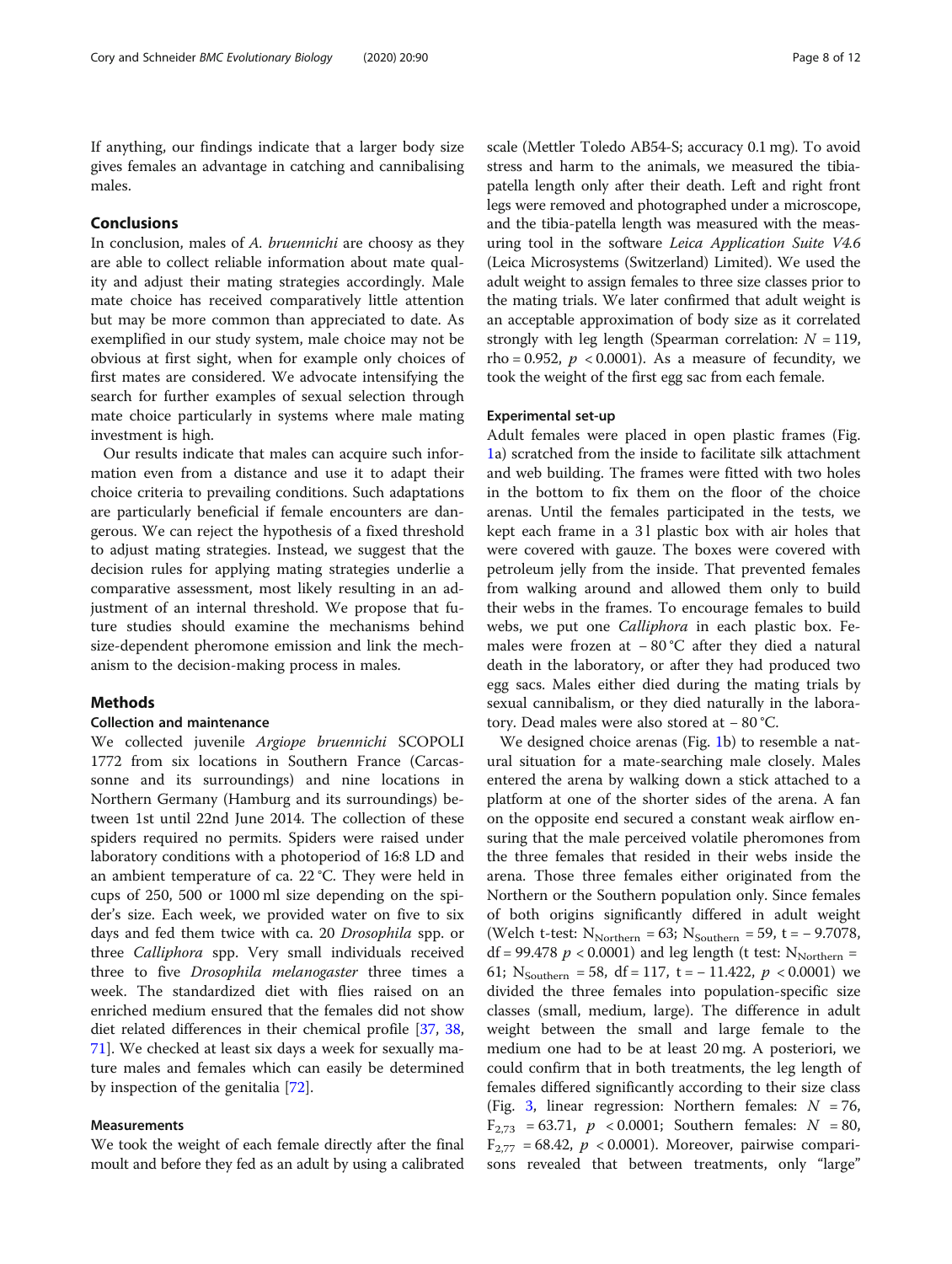<span id="page-8-0"></span>

Northern females and "small" Southern females had a similar size (Pairwise t test:  $N = 51$ ,  $p = 0.83$ ), while in all other size classes, Southern females were larger (Pairwise t test: all comparisions revealed a maximum  $p < 0.0001$ ). In each test, the three females were closely matched for post-maturation age and never differed in age for more than 2 days. Throughout the experiment, we used females that had a similar age that lay between four and 8 days (median = 5 days; interquartile range: 4–6 days). The positions of the three females in the arena were at different, fixed distances to the starting point (see Fig. [1b](#page-2-0)). By alternating the positions of the different sizeclasses, we achieved a balanced distribution of female size classes on all positions.

Males had 1 h to find the first female before we replaced them. We observed the search and the mating outcome of each male in real time. Once a male had found a female, we measured the copulation duration of the first mating with a stop watch, noted the occurrence of sexual cannibalism and determined his mating tactic: a male was defined as monogynous, if he copulated once and was cannibalised by the female or if he copulated twice with the same female. However, we only considered the latter option as a chosen mating tactic because we were unsure whether male death after the first copulation occurred willingly. A male was defined as bigynous, if he copulated once with the first female and then intended a bigynous tactic by leaving her web for at least one hour. In nature, it is extremely unlikely that males leave a female and then come back. Within this hour, we noted whether males visited and mated with

one of the two other females. If males did not visit a second female, which was the case in 87% of the males, we still considered males as bigynous if they showed no intention to mate with the first female again. Conditions for the classification as intentionally bigynous were that these males had no contact to the web or the test frame of their previous mate anymore. We planned 60 trials in total, 30 for each female origin but had to exclude three trials from each subset. The post hoc exclusion was conducted as a precaution against potential biases due to developmental anomalies in a group of males. Since the excluded males were all cannibalised, they did not affect the main objective of the study (effects of female size on the probability of monogyny in surviving males).

We used six arenas in parallel, which were placed outdoors. Arenas were cleaned with ethanol between trials. To fulfil our conditions of age-matched females and minimal adult weight differences of 20 mg, we re-used some females but only those that had no prior contact with males. In total, we used 34 of the 122 females in more than one test, but never more than three times (mean 2.2). Re-used females were evenly distributed across both origins and all size classes so that potential biases can be excluded.

# **Statistics**

We used R 3.0.3 [\[73](#page-11-0)] for the statistical analyses. Unless otherwise specified, we stated the mean and the standard error of continuous data. We checked whether data were normally distributed and chose parametric or nonparametric tests accordingly. Most of the data was analysed with statistical models.

To test whether the copulation duration was affected by the females' geographical origin (Northern, Southern) or female size class (small, medium, large), we applied a linear regression with both explanatory variables and simplified the model stepwise. We found two outliers that negatively affected the model fit. We present the results without these outliers, as the in- or exclusion did not change the significance of the models.

We used separate binary logistic models to test how female size affected the probability of cannibalism after the first copulation and the probability of monogyny and bigyny in surviving males. By restricting the latter analyses to males that survived their first copulation, we ensured that monogyny was an unambiguous male decision without potential influences of the females' cannibalistic attacks during the first copulation. As explanatory variables, we used the females' geographical origin, the female size class and their interaction. In previous models, we also included the adult age of males because it had a wide range between 8 and 34 days  $(20.7 \pm 5.5 \text{ days})$  and could likely affect male decisions [[74\]](#page-11-0). Since we found that male age was not informative,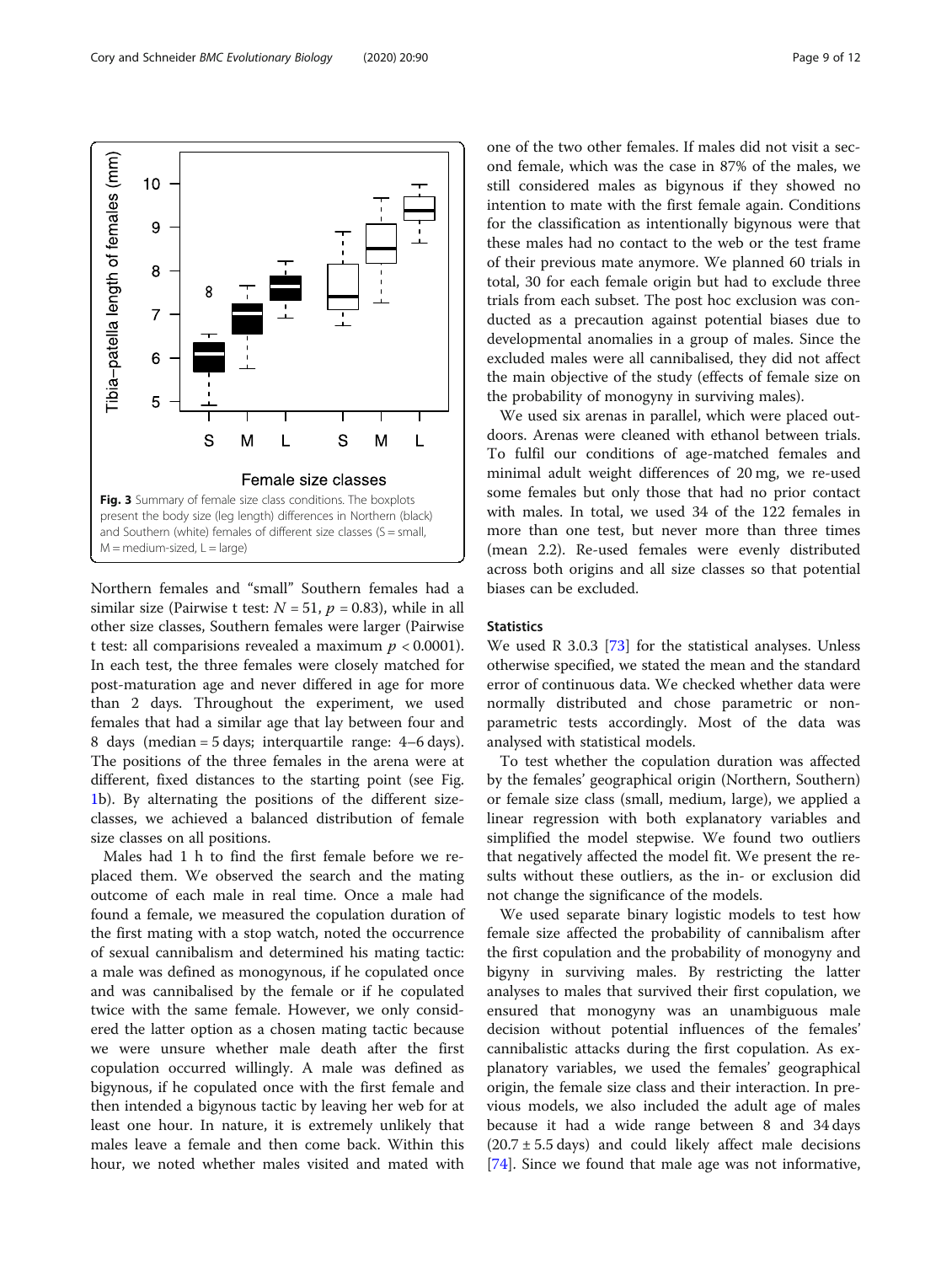<span id="page-9-0"></span>we decided to simplify the results and only present the effects of female quality.

Since our female size classes had no strict borders, we also dissolved the size classes and used female size (leg length) as a continuous variable on the probability of monogyny. We also explored the fitness outcome of monogynous and bigynous males. As an index for fitness, we used the number of eggs produced for the first egg sac. Counting eggs would have been destructive, which we had to avoid due to upcoming experiments. Instead, we used a mathematical equation to translate the weight of the first egg sac into an approximate number of produced eggs. To receive the function, we used laboratory data of 66 Northern females (see supplemental material) that did not participate in this study and of which we knew the weight of the egg sac plus how many eggs the egg sac contained. We found a strong positive relationship between weight and number of eggs per egg sac (linear regression:  $N = 66$ ,  $F_{1,64} = 127.06$ ,  $p < 0.0001$ , adjusted  $\mathbb{R}^2$  = 0.6598). Therefore, we could use the estimates of the linear regression to create the mathematical equation (y =  $1.3029x + 74.9097$ ).

In logistic regressions, particularly with small sample sizes, a stepwise reduction is discussed to be an unreliable method [\[75](#page-11-0)]. Therefore, we applied a best model selection approach to all logistic regressions instead. We used the package "MuMIn" [[76](#page-11-0)] and compared all possible models that could be constructed from the above mentioned female quality predictors. For the selection of the most plausible model, we calculated the Akaike information criterion corrected for small samples (AICc) of each model and accepted the model with the lowest AICc value as the most plausible model. If several models had a similar AICc value (difference of two units to the most plausible model), we considered them as equally plausible [[77](#page-11-0)]. Eventually, we chose from these models the one with the fewest parameters, because any additional parameters would not be informative [\[77](#page-11-0)]. When we tested for the effect of the female size class on the probability of monogyny, we found that the standard errors of the estimates were very high (due to a quasi-complete separation). Therefore, we used the package "mbest" [\[78\]](#page-11-0) and applied a Firth bias correction to the logistic regression.

## Supplementary information

Supplementary information accompanies this paper at [https://doi.org/10.](https://doi.org/10.1186/s12862-020-01657-w) [1186/s12862-020-01657-w](https://doi.org/10.1186/s12862-020-01657-w).

Additional file 1. Raw data of mating tests. Table including the raw data of the experiment.

#### Abbreviations

AICc: Akaike information criterion corrected for small samples; L: Large; M: Medium-sized; S: Small; SE: Standard error

#### Acknowledgements

Thanks to Tomma Dirks, Inga Husmann and Annalena Richter, Angelika Taebel-Hellwig for their valuable support.

#### Authors' contributions

AC carried out the experiments, analysed the data, participated in the design of the study and drafted the manuscript; JMS designed the study and helped draft the manuscript. All authors gave final approval for publication.

#### Funding

The project was financially supported by the Deutsche Forschungsgemeinschaft (grant number Schn561/11–1). The funding body took no part in the design, conduction, analysis or publication of this study. Open access funding provided by Projekt DEAL.

#### Availability of data and materials

All data generated or analysed during this study are included in this published article and its supplementary information files.

#### Ethics approval and consent to participate

Not applicable.

#### Consent for publication

Not applicable.

#### Competing interests

The authors declare that they have no competing interests.

Received: 25 October 2019 Accepted: 13 July 2020 Published online: 23 July 2020

#### References

- 1. Roff DA. The evolution of mate choice: a dialogue between theory and experiment. Ann N Y Acad Sci. 2015;1360:1–15.
- 2. Edward DA, Chapman T. The evolution and significance of male mate choice. Trends Ecol Evol. 2011;26(12):647–54.
- 3. Wittenberger JF. Tactics of mate choice. In: Bateson P, editor. Mate choice. Cambridge: Press Syndicate of the University of Cambridge; 1983. p. 435–47.
- 4. Gibson RM, Langen TA. How do animals choose their mates? Trends Ecol Evol. 1996;11(11):468–70.
- 5. Janetos AC. Strategies of female mate choice a theoretical-analysis. Behav Ecol Sociobiol. 1980;7(2):107–12.
- 6. Real L. Search theory and mate choice. I. Models of sinle-sex discrimination. Am Nat. 1990;136(3):376–405.
- 7. Milinski M, Bakker TCM. Costs influence sequential mate choice in sticklebacks, Gasterosteus aculeatus. Proc R Soc B Biol Sci. 1992;250(1329): 229–33.
- 8. Dombrovsky Y, Perrin N. On adaptive search and optimal stopping in sequential mate choice. Am Nat. 1994;144(2):355–61.
- 9. Mazalov V, Perrin N, Dombrovsky Y. Adaptive search and information updating in sequential mate choice. Am Nat. 1996;148(1):123–37.
- 10. Backwell PRY, Passmore NI. Time constraints and multiple choice criteria in the sampling behaviour and mate choice of the fiddler crab, Uca annulipes. Behav Ecol Sociobiol. 1996;38(6):407–16.
- 11. Cooley JR, Marshall DC. Thresholds or comparisons: mate choice criteria and sexual selection in a periodical cicada, Magicicada septendecim (Hemiptera : Cicadidae). Behaviour. 2004;141:647–73.
- 12. Ivy TM, Sakaluk SK. Sequential mate choice in decorated crickets: females use a fixed internal threshold in pre- and postcopulatory choice. Anim Behav. 2007;74:1065–72.
- 13. Bakker TCM, Milinski M. Sequential female choice and the previous male effect in sticklebacks. Behav Ecol Sociobiol. 1991;29(3):205–10.
- 14. Beckers OM, Wagner WE Jr. Mate sampling strategy in a field cricket: evidence for a fixed threshold strategy with last chance option. Anim Behav. 2011;81(3):519–27.
- 15. Fagundes T, Goncalves DM, Oliveira RF. Female mate choice and mate search tactics in a sex role reversed population of the peacock blenny Salaria pavo (Risso, 1810). J Fish Biol. 2007;71(1):77–89.
- 16. Reid ML, Stamps JA. Female mate choice tactics in a resource-based mating system: field tests of alternative models. Am Nat. 1997;150(1):98–121.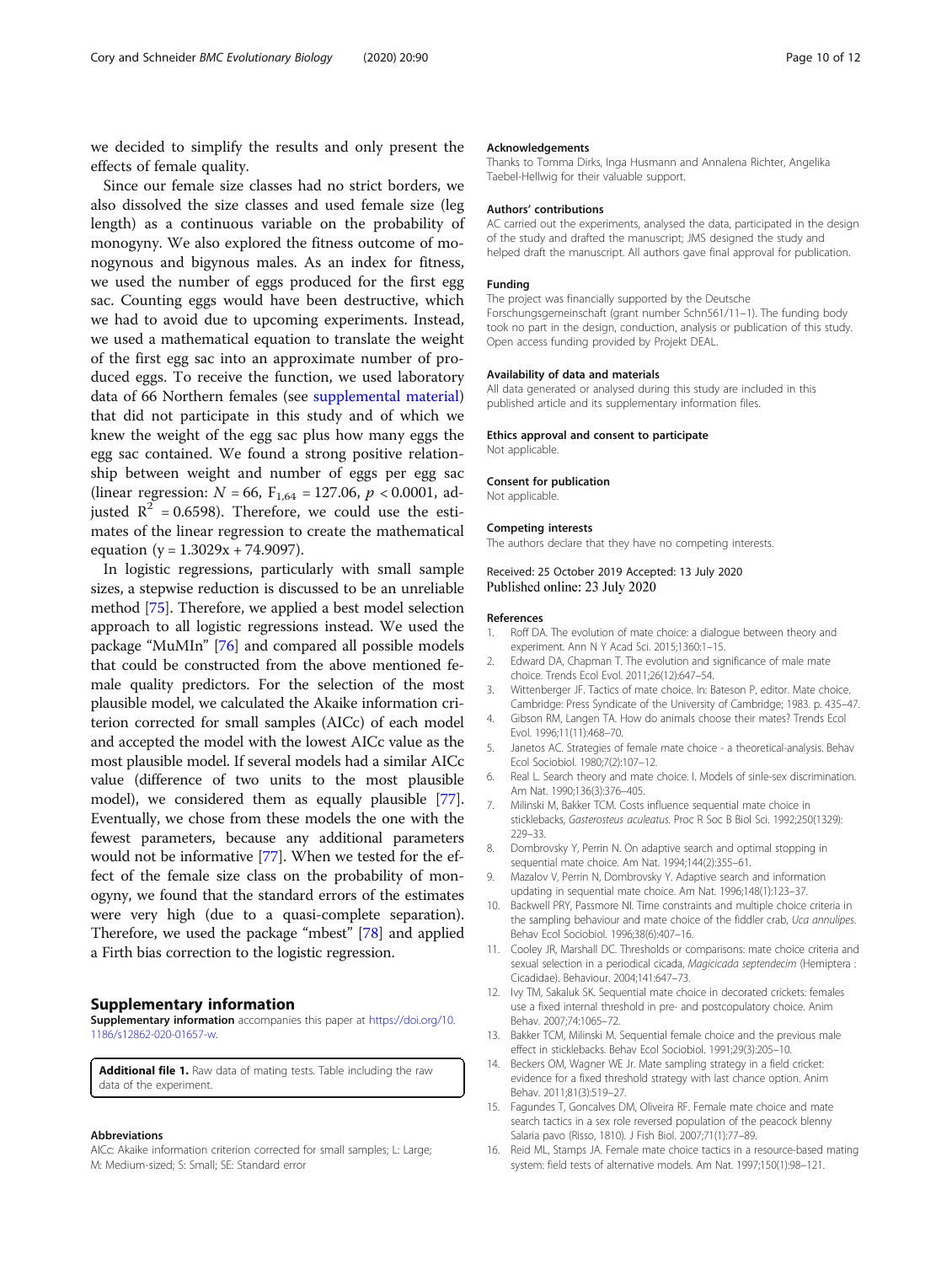- <span id="page-10-0"></span>17. Hemingway CT, Lea AM, Page RA, Ryan MJ. Effects of information load on response times in frogs and bats: mate choice vs. prey choice. Behav Ecol Sociobiol. 2019;73(8):111.
- 18. Forsgren E. Mate sampling in a population of sand gobies. Anim Behav. 1997;53:267–76.
- 19. Uy JAC, Patricelli GL, Borgia G. Complex mate searching in the satin bowerbird Ptilonorhynchus violaceus. Am Nat. 2001;158(5):530–42.
- 20. Scott CE, McCann S, Andrade MCB. Male black widows parasitize matesearching effort of rivals to find females faster. Proc R Soc B Biol Sci. 2019; 286(1908).
- 21. MacLeod EC, Andrade MCB. Strong, convergent male mate choice along two preference axes in field populations of black widow spiders. Anim Behav. 2014;89:163–9.
- 22. Deb R, Balakrishnan R. The opportunity for sampling: the ecological context of female mate choice. Behav Ecol. 2014;25(4):967–74.
- 23. Gerhardt HC, Klump GM. Masking of acoustic-signals by the chorus background noise in the green tree frog: a limitation on mate choice. Anim Behav. 1988;36:1247–9.
- 24. Murphy CG. Simultaneous mate-sampling by female barking treefrogs (Hyla gratiosa). Behav Ecol. 2012;23(6):1162–9.
- 25. Foelix R. Biology of spiders. Third edition ed2011 2011. i-viii, 1–419 p.
- 26. Ganske AS, Uhl G. The sensory equipment of a spider a morphological survey of different types of sensillum in both sexes of Argiope bruennichi (Araneae, Araneidae). Arthropod Struct Dev. 2018; 47(2):144–61.
- 27. Andersson M. Sexual Selection, vol. 1994. Princeton, New Jersey: Princeton University Press; 1994.
- 28. Bonduriansky R. The evolution of male mate choice in insects: a synthesis of ideas and evidence. Biol Rev. 2001;76(3):305–39.
- 29. Trivers RL. Parental investment and sexual selection. In: Sexual selection and the descent of man, 1871–1971. Chicago: Aldine Publishing Co; 1972. p. 136–179.
- 30. Honek A. Intraspecific variation in body size and fecundity in insects a general relationship. Oikos. 1993;66(3):483–92.
- 31. Olsson M. Male preference for large females and assortative mating for body size in the sand lizard (Lacerta agilis). Behav Ecol Sociobiol. 1993;32(5): 337–41.
- 32. Reading CJ. Linking global warming to amphibian declines through its effects on female body condition and survivorship. Oecologia. 2007;151(1): 125–31.
- 33. Thomas ML. Detection of female mating status using chemical signals and cues. Biol Rev. 2011;86(1):1–14.
- 34. Gaskett AC. Spider sex pheromones: emission, reception, structures, and functions. Biol Rev. 2007;82(1):26–48.
- 35. Schulz S. Spider pheromones a structural perspective. J Chem Ecol. 2013; 39(1):1–14.
- 36. Fischer A. Chemical communication in spiders a methodological review. J Arachnol. 2019;47(1):1–27.
- 37. Henneken J, Jones TM, Goodger JQD, Dias DA, Walter A, Elgar MA. Diet influences female signal reliability for male mate choice. Anim Behav. 2015; 108:215–21.
- 38. Henneken J, Goodger JQD, Jones TM, Elgar MA. Variation in the web-based chemical cues of Argiope keyserlingi. J Insect Physiol. 2017;101:15–21.
- 39. Gaskett AC, Herberstein ME, Downes BJ, Elgar MA. Changes in male mate choice in a sexually cannibalistic orb-web spider (Araneae : Araneidae). Behaviour. 2004;141:1197–210.
- 40. Cory A, Schneider JM. Old maids have more appeal: effects of age and pheromone source on mate attraction in an orb-web spider. Peerj. 2016;4.
- 41. Schneider JM, Zimmer SM, Gatz AL, Sauerland K. Context- and statedependent male mate choice in a sexually cannibalistic spider. Ethology. 2016;122(3):257–66.
- 42. Baruffaldi L, Andrade MCB. Contact pheromones mediate male preference in black widow spiders: avoidance of hungry sexual cannibals? Anim Behav. 2015;102:25–32.
- 43. Marshall SD, Gittleman JL. Clutch size in spiders is more better. Funct Ecol. 1994;8(1):118–24.
- 44. Krehenwinkel H, Tautz D. Northern range expansion of European populations of the wasp spider Argiope bruennichi is associated with global warming-correlated genetic admixture and population-specific temperature adaptations. Mol Ecol. 2013;22(8):2232–48.
- 45. Simpson MR. Covariation of spider egg and clutch size the influence of foraging and parental care. Ecology. 1995;76(3):795–800.
- 46. Fromhage L, Uhl G, Schneider JM. Fitness consequences of sexual cannibalism in female Argiope bruennichi. Behav Ecol Sociobiol. 2003;55(1):60–4.
- 47. Nessler SH, Uhl G, Schneider JM. Genital damage in the orb-web spider Argiope bruennichi (Araneae : Araneidae) increases paternity success. Behav Ecol. 2007;18(1):174–81.
- 48. Schneider JM, Gilberg S, Fromhage L, Uhl G. Sexual conflict over copulation duration in a cannibalistic spider. Anim Behav. 2006;71:781–8.
- 49. Schneider JM, Fromhage L, Uhl G. Extremely short copulations do not affect hatching success in Argiope bruennichi (Araneae, Araneidae). J Arachnol. 2005;33(3):663–9.
- 50. Fromhage L, Schneider JM. A mate to die for? A model of conditional monogyny in cannibalistic spiders. Ecol Evol. 2012;2(10):2572–82.
- 51. Schulte KF, Uhl G, Schneider JM. Mate choice in males with one-shot genitalia: limited importance of female fecundity. Anim Behav. 2010;80(4): 699–706.
- 52. Welke KW, Zimmer SM, Schneider JM. Conditional monogyny: female quality predicts male faithfulness. Front Zool. 2012;9.
- 53. Cory A, Schneider JM. Effects of social information on life history and mating tactics of males in the orb-web spider Argiope bruennichi. Ecol Evol. 2018;8(1):344–55.
- 54. Cory A, Schneider JM. Mate availability does not influence mating strategies in males of the sexually cannibalistic spider Argiope bruennichi. Peerj. 2018;6: e5360.
- 55. Johansson BG, Jones TM. The role of chemical communication in mate choice. Biol Rev. 2007;82(2):265–89.
- 56. Stoltz JA, McNeil JN, Andrade MCB. Males assess chemical signals to discriminate just-mated females from virgins in redback spiders. Anim Behav. 2007;74:1669–74.
- 57. Riechert SE, Singer FD. Investigation of potential male mate choice in a monogamous spider. Anim Behav. 1995;49(3):715–23.
- 58. Tuni C, Berger-Tal R. Male preference and female cues: males assess female sexual maturity and mating status in a web-building spider. Behav Ecol. 2012;23(3):582–7.
- 59. Chinta SP, Goller S, Lux J, Funke S, Uhl G, Schulz S. The sex pheromone of the wasp spider Argiope bruennichi. Angew Chem Int Ed Engl. 2010;49(11): 2033–6.
- 60. Foster SP, Johnson CP. Signal honesty through differential quantity in the female-produced sex pheromone of the moth Heliothis virescens. J Chem Ecol. 2011;37(7):717–23.
- 61. Harari AR, Zahavi T, Thiery D. Fitness cost of pheromone production in signaling female moths. Evolution. 2011;65(6):1572–82.
- 62. Ruther J, Matschke M, Garbe LA, Steiner S. Quantity matters: male sex pheromone signals mate quality in the parasitic wasp Nasonia vitripennis. Proc R Soc B Biol Sci. 2009;276(1671):3303–10.
- 63. Bateman PW, Fleming PA. Males are selective too: mating, but not courtship, with sequential females influences choosiness in male field crickets (Gryllus bimaculatus). Behav Ecol Sociobiol. 2006;59(4):577–81.
- 64. Reading KL, Backwell PRY. Can beggars be choosers? Male mate choice in a fiddler crab. Anim Behav. 2007;74:867–72.
- 65. Wong BBM, Svensson PA. Strategic male signalling effort in a desertdwelling fish. Behav Ecol Sociobiol. 2009;63(4):543–9.
- 66. Sih A. Understanding variation in behavioural responses to human-induced rapid environmental change: a conceptual overview. Anim Behav. 2013; 85(5):1077–88.
- 67. Dall SRX, Giraldeau LA, Olsson O, McNamara JM, Stephens DW. Information and its use by animals in evolutionary ecology. Trends Ecol Evol. 2005;20(4): 187–93.
- 68. Ivy TM, Weddle CB, Sakaluk SK. Females use self-referent cues to avoid mating with previous mates. Proc R Soc B Biol Sci. 2005;272(1580):2475–8.
- 69. Brumm H, Slabbekoorn H. Acoustic communication in noise. In: PJB S, Snowdon CT, Brockmann HJ, Roper TJ, Naguib M, editors. Advances in the Study of Behavior, vol. 35. San Diego: Elsevier Academic Press Inc; 2005. p. 151–209.
- 70. Rosenthal GG, Stuart-Fox D. Environmental disturbance and animal communication. Candolin U, Wong BBM, editors 2012. 16–31 p.
- 71. Henneken J, Goodger JQD, Jones TM, Elgar MA. The potential role of web-based putrescine as a prey-attracting allomone. Anim Behav. 2017; 129:205–10.
- 72. Uhl G, Nessler SH, Schneider J. Copulatory mechanism in a sexually cannibalistic spider with genital mutilation (Araneae : Araneidae : Argiope bruennichi). Zoology. 2007;110(5):398–408.